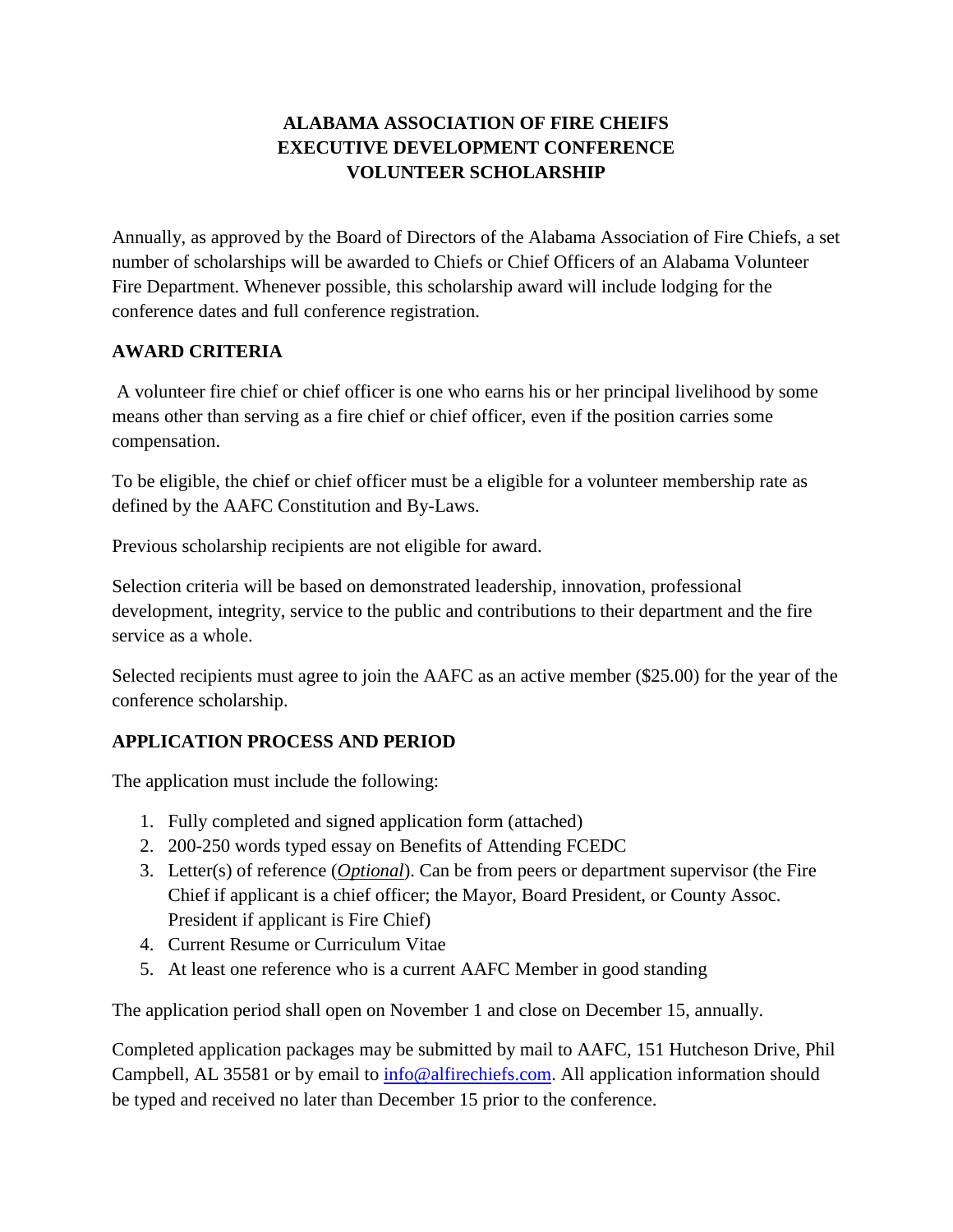#### **SELECTION PROCESS**

Each completed application will be reviewed by the AAFC Nominations Committee. The AAFC reserves the right to omit any application for just cause. The winner(s) will be contacted for award acceptance prior to January 15 preceded the Fire Chiefs Executive Development Conference.

The scholarship recipient(s) will receive a full conference registration and lodging at one of the conference hotels. Recipient(s) will be required to attend the Meet & Greet following the preconference business meeting. Unless otherwise notified, the recipient will be responsible for his or her own meal and travel expenses.